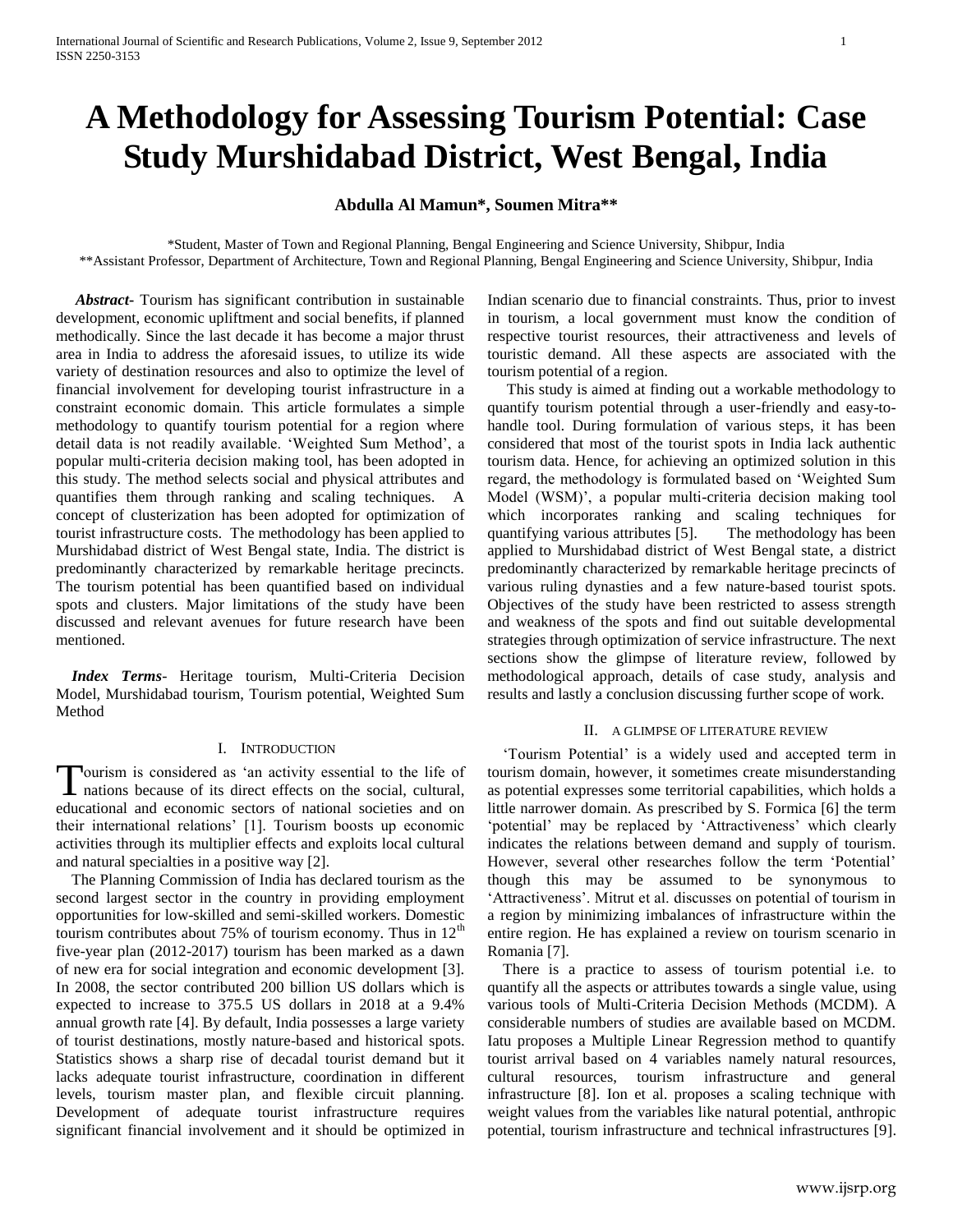A cluster analysis based on Weighted Linear Combination method (WLC) with application of Principal Component Analysis (PCA) has been proposed by Ashouri and Fariyadi. They took 15 variables to assess eco-tourism potential [10]. Morimoto proposes a Stated Preference Study to Assess Tourism Potential. In this context the value of tourism resources has been obtained through conjoint analysis [11].

Another popular way to assess tourism potential and allied research is through Geographic Information System (GIS). Effat and Hegazy proposed a MCDM combined with various mapping layers those are suitably overlapped to obtain ranking and weighting of tourist attractions and infrastructures [12]. Application of GIS as spatial analyses is observed to identify tourism resource inventories, location suitability, monitoring tourism impact, visitor management and assessing potential impacts as analyzed by Yianna and Poulicos [13]. Ivan and Maria propose a methodology based on layering maps with systematic analysis to achieve tourism potential as well as future trends for district of Bourgas [14]. Merwe et al. analyzed naturebased as well as man-made features in connection with tourism potential through a detail GIS mapping process [15].

#### III. METHODOLOGY

Multi-criteria decision making tools are widely accepted to the researchers and decision makers for assessing tourism potential observed in literature study. Analytic Hierarchy Process (AHP), Multi-attribute Utility Theory (MAUT), Superiority and Inferiority Ranking Method (SIR), Value Analysis (VA), Weighted Product Model (WPM), Weighted Sum Model (WSM) are some common tools used in this regard. For simplicity and reliability with less quantitative data, the **Weighted Sum Method (WSM)** has been chosen in this study. The methodology is furnished here in five sequential steps.

# *Step 1:Level-1 Attributes and Weight (Wi) assignment*

As observed in different researches, performance of tourism is dependent upon the quality of services provided as well as the socio-economic and socio-cultural background of the tourists. There is a wide range for destination choices of the tourists, though the choice-value can be enhanced only by upgrading the quality of services. Thus the analysis for assessment of tourism potential is restricted with existing tourist infrastructure and proxy data of tourist attractions. Three broad aspects namely **physical, social** and **environmental** have been considered as level-1 attributes in connection with assessing tourism potential.

For district level or region based tourism considerations, there may be similar qualities or levels for a single parameter. Hence, depending upon the regional setting and cluster of tourist areas the weight values of each of the three aspects, mentioned above, may be assigned. This assignment of weights may be worked through expert opinion survey, tourist survey, service providers" interview or experience. The weight value for a certain parameter may be considered null (i.e. ignored) if they are similar throughout the zone. So, three different weights are considered ( $W_p$  for physical,  $W_s$  for social and  $W_e$  for environmental) in the first stage.

## *Step 2: Level-2 Attributes and Weight (wj) Assignment*

Each of level-1 aspect consists of set of variables those are considered as level-2 attributes. These sets are explained hereunder.

- 1) **Physical**  $(W_n)$  aspects include geographic terrain, regional connectivity and vehicular accessibility, bottlenecks in accessibility, versatility in accommodation system, guide and tourist information factors, local souvenirs, tele-communication systems, availability of quality and special foods, parking and other recreational facilities.
- 2) **Social** (W<sub>s</sub>) factors include existing tourist influx (for existing tourist spots only), intensity of fairs and festivals, timing to visit a spot, duration of stay, compatibility of the spot with surrounding landuse, safety and security for the visitors, probability of social crimes, behavioural aspects of the operators or service providers etc.
- 3) **Environmental** (We) aspects are probability of natural calamity during a specific time window, natural and anthropogenic threat, hazardous landuse, quality of air and water and pollution etc.

Inclusion or exemption of any attribute may vary from case to case. For example, if there is no probability of social crimes in any tourist spot or group of spots, the attribute may be ignored to simplify the computation. Or, for a larger region, if there are two railway stations, different spots may obtain different accessibility index, hence, the existence and level of service for the railway stations may be included as an analyzing factor.

| Table 1: Sample Example showing Method of Ranking |  |  |  |  |  |  |  |
|---------------------------------------------------|--|--|--|--|--|--|--|
|---------------------------------------------------|--|--|--|--|--|--|--|

| <b>Attributes</b> | Rank | $\mathcal{L}$<br>Rank | $\omega$<br>Rank | Rank | Total |
|-------------------|------|-----------------------|------------------|------|-------|
| Attribute 1       | 18   | 14                    |                  | 9    | 50    |
| Attribute 2       | 9    | 10                    | 17               | 14   | 50    |
| Attribute 3       | 10   | 20                    | 12               |      | 50    |
| Attribute 4       | 11   | 12                    | 10               | 17   | 50    |

Now, every respondent is asked to rank the attributes (1, 2, 3, …n) for each group/set separately according to their preferences. The ranking data is arranged in matrices separately for each set. A hypothetical sample has been provided for conceptualization of the method. Let us assume, there are 4 attributes for a group and 50 respondents have opined their preferences. So, every respondent will rank the parameters as 1, 2, 3 and 4. For each attribute, the sum of all ranks will be 50. Now, the columns indicate the comparative preferences for the ranks. **Table 1** explains a sample example for the ranking method. Here, highest 18 respondents have voted attribute 1 as rank 1. Attribute 3 gets the maximum vote for rank-2, attribute 2 as rank-3 and attribute 4 as rank-4The result indicates that the weight  $(w_i)$  for attribute 1 should be maximum, followed by 3, 2 and 4. So, the values are prescribed reverse of their ranks as 4, 3, 2 and 1 respectively. Sum of these numbers is 10. After normalization (i.e. the sum of all weights will be 1), attribute 1 will obtain 4/10 i.e. 0.4, attribute 3 as 0.3, attribute 2 as 0.2 and attribute 4 as 0.1. In any case, if two votes are equal for two different attributes, the problem may be solved in two different ways (1) changing the sample size and (2) calculating the proportion of the values based on column values and choosing the larger one. If not possible,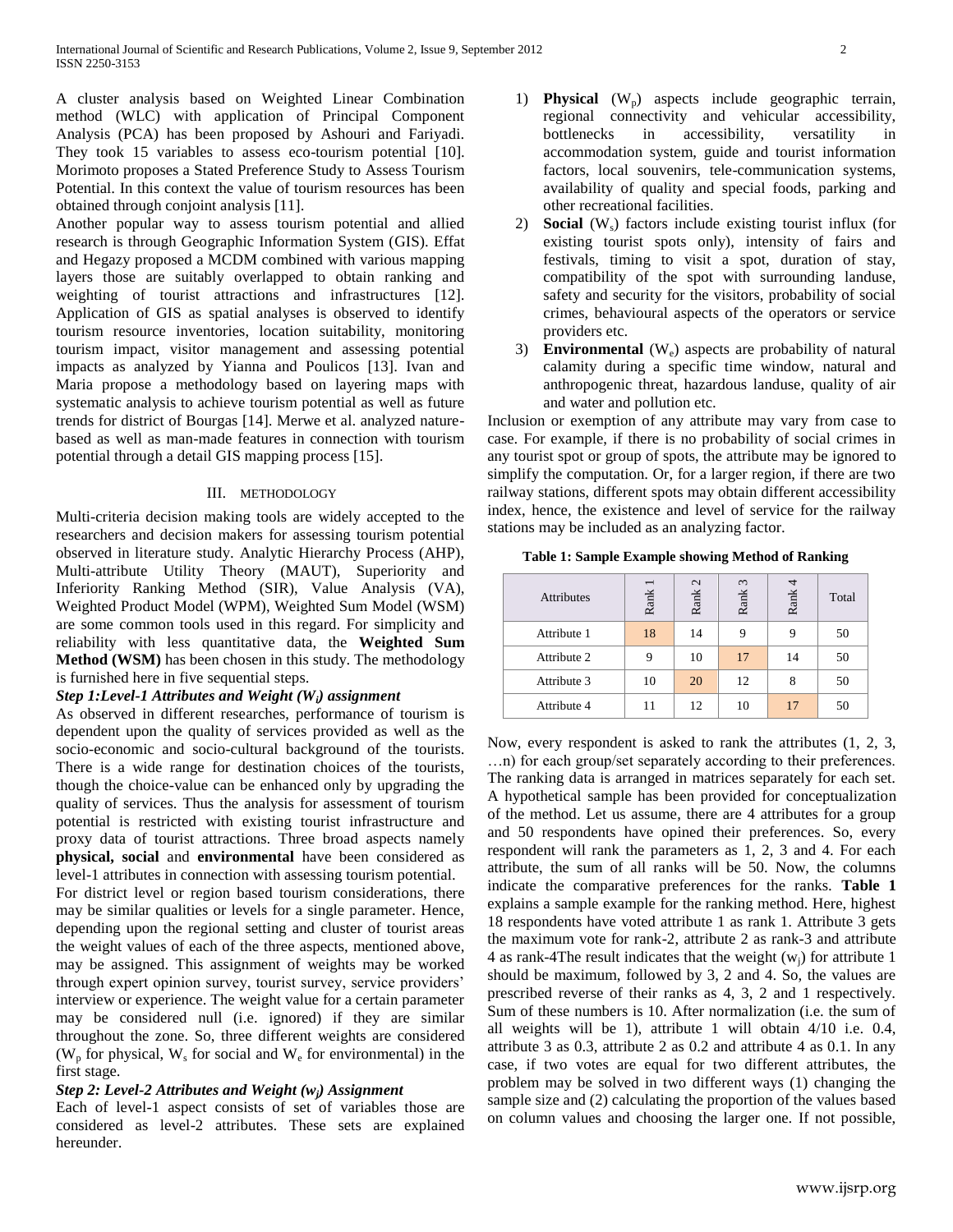same weight values may be provided for two or more parameters, as necessary.

## *Step 3: Intra-Attribute Scaling (sj)*

Level of quality or service for each attribute may not be similar for all the spots. Depending upon variations in quality / quantity, each attribute is scaled in a 5-point or 3-point scaling as required. These scales are related to grades from 1-5 or 1-3 based on logical interpretation and quantification of various levels. Hence, the step 1 and 2 indicates a global approach to be used for all parameters and step 3 is a local approach based on different variations or ranges set logically. For scaling, '1' refers to the worst/weakest quality and "5" indicates the best/strongest quality. For computation, the lowest value is considered as 0.2 followed by 0.4, 0.6, 0.8 and the highest being 1. A proper scaling sets up a common platform for both quantitative and qualitative parameters.

## *Step 4: Computation of Aggregate Potential Value*

Potential value of a tourist spot is finally aggregated in an additive way. The expression is as follows:

**Total Potential (V)** = Potential Value for Physical Aspects  $(V_p)$ + Potential Value for Social Aspects **(Vs)** + Potential Value for Environmental Aspects **(Ve)**

*Or*, **Total Potential (V)** =  $W_p^*[w_1s_1 + w_2s_2 + ... + w_ns_n]_{physical}$  +  $W_s * [w_1s_1 + w_2s_2 + ... + w_ns_n]_{social} + W_e * [w_1s_1 + w_2s_2 + ... + w_ns_n]$  $\dots$ + $W_nS_n$ ]environmental

*Or*, **Potential (V)** =  $\sum W_i^* [\sum w_j s_j]$  where  $W_i$  is the weight of Parameter level 1 for  $\overline{i^{th}}$  attribute,  $w_i$  is weight of parameter level 2 for  $j<sup>th</sup>$  attribute and  $s<sub>i</sub>$  is the scaling grade for  $j<sup>th</sup>$  attribute of level 2. Value of  $W_i$  and  $w_i$  will range from 0-1 and  $s_i$  has 5 different values (0.2, 0.4, 0.6, 0.8 and 1).

Major convenience of the equation is that it gives disaggregate values of three potential items separately alongwith a wholesome measure. All of the potential values will range from 0-1. Lower values indicate weakness compared to strength. The ultimate value works as an indicator for tourism potential; however, it may not identify the intensity of lacuna and strength in different aspects. Hence, for ease of further suggestions and proposal each of the potential values (physical, social and environmental) has been considered for further interventions and proposals. As for example, some spots may have higher social values but less infrastructural values. So, suggestions may address the issues to prepare set of minimum requirements for development.

## *Step 5: Grouping of Spots and Analysis*

List of tourist spots and respective potential values (in aggregate and distributed) are assessed. Hereinafter, the spots are clustered in groups based on proximity to provide common infrastructure as much as possible to optimize the resource. Potential of each group is measured from mean values of the spot values. This provides a clearer scenario for setting up proposals. In this step, new tourist spots or recreational spaces may be searched out and tagged with the group to enhance the probability for revenue generation.

# IV. CASE STUDY: MURSHIDABAD DISTRICT

## *A. Overview of the District*

District Murshidabad is located at the central part of State West Bengal in eastern India. Its western boundary is attached with state of Bihar and eastern edge follows the flow-line of River Padma which touches the international boundary of Bangladesh.

Geographic terrain of Murshidabad is distributed almost symmetrically on the both banks of the river Bhagirathi which is flowing north-south. The district covers an area of 5,341 sqkm with a population touching 5.9 millions [16]. Administratively there are 27 C.D. Blocks distributed over 5 sub-divisions and Berhampore being the headquarter. The district is served by one National Highway (NH-34) and two State Highways (SH-7 and SH-11) and two major rail routes. 65% of land is dedicated to agriculture. Since centuries, it is famous for diversified mango production and extensive mulberry cultivation apart from other agricultural products. Small scale and cottage industries like ivory and silk, Indian cork, bell metal, silk garments, shell curving, jute products and local handicrafts are worth mentioning  $[17]$ .

## *B. The Glorious Past*

Murshidabad witnesses continuous evolution of rich cultural heritage through foot-prints of different ruling dynasties under various religious communities like Buddhism, Brahmanism, Vaishnavism, Islam and Christianity for centuries. Ancient evidences can be traced back during  $7<sup>th</sup>$  century AD at "Karnasubarna"(a small habitation of present Murshidabad), an Hindu kingdom, under patronage of great king Sasanka. As described in manuscripts and evidences from coins and statues, the Pala (Buddhism) and the Sena (Brahmanism) dynasties ruled during  $11-14$ <sup>th</sup> century AD at Gour, the geographic centre of Bengal comprising of present Malda and Murshidabad of Bengal and Rajshahi of Bangladesh. Gour was captured by Islamic rulers (Sultani and Mughal emperors of India) during  $14^{th}$ - $18^{th}$ century AD. During this phase, the name was converted into "Murshidabad" while Nawab Murshid Kuli Khan was permitted to rule the territory of Bengal. The ruling power of Islam was replaced by the colonial British after the crucial battle of Plassy (1757 AD). The phase continued till independence of India.

## *C. Existing Tourist Areas*

Murshidabad is predominantly characterized by historic and heritage tourist spots. 12 existing areas have been identified in this regard. Major precincts were constructed during Hindu, Nawabi and British Colonial Period. At present, some of them are maintained by Archeological Survey of India (ASI) and local government. The face of Murshidabad is mostly connected to Hazarduari Palace, converted into museum, located at Lalbagh.

The oldest precincts in the district are the excavated ruins of Karnasubarna, the ancient capital of Sasanka. Groups of remarkable terracotta temples, both Hindu and Jain, are observed in Azimgunj, Jiagunj and Panchthupi. These temples date back to local authority of Jitpur, located in the eastern part of the district. River Padma in Jalangi is one of the major scenic attractions due to her strategic international location between India and Bangladesh as well as excellent panoramic view. Apart from the artifacts and scenic spots, Murshidabad attracts significant number of local tourists during various festivals and fairs occurred in different seasons. **Table 2** and **Fig. 1** explain the zones, major tourist spots and their predominant characters.

## *D. Current Tourism Scenario*

Murshidabad district is one of the major tourist destinations in West Bengal for years. Major concentration of tourists is observed in Lalbagh and Khosbagh zones centering the Hazarduari palace. Lakhs of local and regional tourists assemble here throughout the year. The touring initiatives are mostly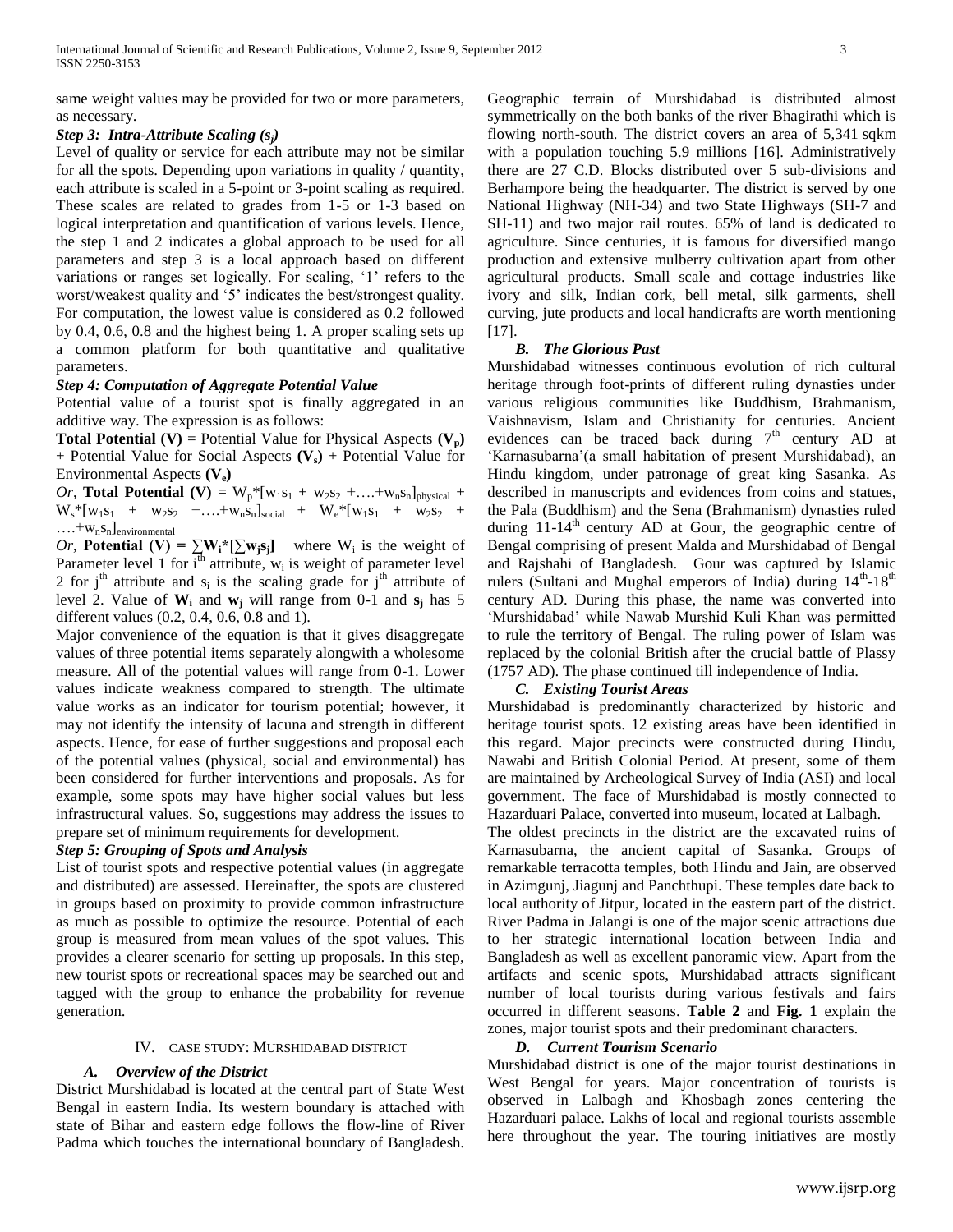personal or private tour operators. Lack of government initiatives has compelled the tourism industry to be grown up in a piecemill approach. Some years back, a regional river-tourism was proposed from Kolkata (almost 300 km) and it touched a few major spots of Murshidabad. However, the scheme became redundant. In spite of having rich resource potentials, the district lacks systematic tourism planning. There is a necessity for conservation / preservation of many historic exhibits, utilization of natural and anthropic resources, exploring of new destination, tagging of potential household industries and organized institutional initiatives.

| <b>Block / Zone</b>        | <b>Attractions</b>                                                                                                                                                                                   | Predominant<br><b>Character</b>      |
|----------------------------|------------------------------------------------------------------------------------------------------------------------------------------------------------------------------------------------------|--------------------------------------|
| 1. Berhampore              | English<br>Krishnanath<br>College,<br>Cemetery, Grant Hall                                                                                                                                           | Heritage<br>(Colonial)               |
| 2. Cossimbazar             | Cossimbazar Chhotorajbari, British<br>and Dutch Cemetery                                                                                                                                             | Heritage<br>(Colonial)               |
| 3. Lalbagh                 | Hazarduari Palace, Wasef Manzil or<br><b>New</b><br>Palace,<br>Kathgola<br>Garden<br>House, Cemetery of Azim-un-nisa,<br>Katra Mosque, Fauti or<br>Phuti<br>Masjid, Jahan Kosha Canon, Moti<br>Jheel | Heritage<br>(Nawabi and<br>Colonial) |
| 4. Khosbagh                | of Siraj-ud-dula,<br>Tomb<br>Alibardi<br>khan and Suzauddin                                                                                                                                          | Heritage<br>(Nawabi)                 |
| 5. Ajimgunj and<br>Jiagunj | Museum,<br>Jain<br>Temples,<br>Jiagunj<br>Charbangla Temple Complex, Rani<br>Bhawani Temple, Jagat Seth Dham,<br>Kiriteswari                                                                         | Heritage<br>(Hindu and<br>Jain)      |
| 6. Panchthupi              | Panchupi Barkona Deul, Panchupi<br>Siva and Durga Temple                                                                                                                                             | Heritage<br>(Hindu)                  |
| 7. Karnasubarna            | Excavations, Rajbaridanga, Rakkhasi<br>Dhipi                                                                                                                                                         | Heritage<br>(Hindu)                  |
| 8. Lalgola                 | Lalgola Open Air Prison                                                                                                                                                                              | Modern                               |
| 9. Jangipur                | Subhas Dweep, Kherur Mosque                                                                                                                                                                          | Mixed                                |
| 10. Farakka                | Barrage and Picnic Spot                                                                                                                                                                              | Natural                              |
| 11. Jitpur                 | Forest                                                                                                                                                                                               | Natural                              |
| 12. Jalangi                | River Padma                                                                                                                                                                                          | Natural                              |

|  |  |  |  | Table 2: Tourist Areas of Murshidababd District |  |
|--|--|--|--|-------------------------------------------------|--|
|--|--|--|--|-------------------------------------------------|--|



**Figure 1: Major Tourist Spots of Murshidabad District, West Bengal, India**

#### V. RESULTS OF ANALYSIS AND DISCUSSIONS

**Result of Step 1:** Initially the environmental aspects have been excluded due to its homogeneity in most of the spots. Hence, the study has been pursued by taking physical and social aspects. 112 respondents from various fields of economics, planning, geography, statistics, mathematics and also experienced tourists suggested their ranking on physical and social aspects as prescribed. As per the opinion, weights (Wi) for physical and social has been considered as 0.4 and 0.6 respectively. It may vary from case to case.

**Result of Step 2:** the attributes under social and physical aspects were selected from an elaborate list through opinion surveys.

The social aspects include three attributes in the preference order of *(1) Annual tourist influx, (2) Average duration of stay and (3) Frequency of fairs and festivals***.** Data for annual tourist influx is hardly recorded in most of the cases. However, several proxy data as ticket sale in different spots, sale in restaurants, passengers in rickshaws etc. have been considered to develop a range of data to be used in this study. In most of the spots, the visitors prefer for day-tours except a few those move on a circuit designed by them. Many tourist spots are associated with traditional fairs and festivals in the district which enhance the potential. Hence, depending upon the duration and frequency, the third attribute is marked.

From the opinion survey of 112 respondents, the physical aspects have been distributed over 7 parameters. The preference order is *(1) Physical Accessibility / Connectivity (2) Accommodation (3) Vehicular Accessibility [0.178] (4) Food and Market (5) Tourist Information and Guide Service (6) Car parking facility and (7) Local Souvenirs.* **Table 3** explains the value of weights for the selected attributes.

| <b>Attributes and Ranks</b> | Weights                                      |                 |  |  |  |  |  |  |  |  |  |  |
|-----------------------------|----------------------------------------------|-----------------|--|--|--|--|--|--|--|--|--|--|
|                             | <b>Social Attributes</b>                     |                 |  |  |  |  |  |  |  |  |  |  |
| Rank 1                      | Annual Tourist Influx                        | $0.5$ [3/6]*    |  |  |  |  |  |  |  |  |  |  |
| Rank 2                      | Average Duration of Stay                     | $0.33$ [2/6]    |  |  |  |  |  |  |  |  |  |  |
| Rank 3                      | Frequency of fairs<br>and                    | $0.17$ [1/6]    |  |  |  |  |  |  |  |  |  |  |
|                             | festivals                                    |                 |  |  |  |  |  |  |  |  |  |  |
|                             | *Cumulative rank value: $1+2+3=6$            |                 |  |  |  |  |  |  |  |  |  |  |
| <b>Physical Attributes</b>  |                                              |                 |  |  |  |  |  |  |  |  |  |  |
| Rank 1                      | Physical Accessibility                       | $0.250$ [7/28]* |  |  |  |  |  |  |  |  |  |  |
|                             | Connectivity                                 |                 |  |  |  |  |  |  |  |  |  |  |
| Rank 2                      | Accommodation                                | $0.214$ [6/28]  |  |  |  |  |  |  |  |  |  |  |
| Rank 3                      | Vehicular Accessibility                      | $0.178$ [5/28]  |  |  |  |  |  |  |  |  |  |  |
| Rank 4                      | Food and Market                              | $0.142$ [4/28]  |  |  |  |  |  |  |  |  |  |  |
| Rank 5                      | Tourist Information<br>and                   | $0.107$ [3/28]  |  |  |  |  |  |  |  |  |  |  |
|                             | Guide Service                                |                 |  |  |  |  |  |  |  |  |  |  |
| Rank 6                      | Car parking facility                         | $0.071$ [2/28]  |  |  |  |  |  |  |  |  |  |  |
| Rank 7                      | <b>Local Souvenirs</b>                       | $0.035$ [1/28]  |  |  |  |  |  |  |  |  |  |  |
|                             | *Cumulative rank value: $1+2+3+4+5+6+7 = 28$ |                 |  |  |  |  |  |  |  |  |  |  |

#### **Table 3: Weights of Attribute Level-2**

**Result of Step 3:** 5-point and/or 3-point scaling of an individual attribute has been framed on the basis of suitable logical interpretations to quantify the qualitative aspects. As mentioned previously, 1 refers to worst situation and 5 as the best. Interpretations of comparative marking of 1-5 or 1-3 are based on availability of services. **Table 4** exhibits a sample scaling of a single parameter. A color range from black to white has been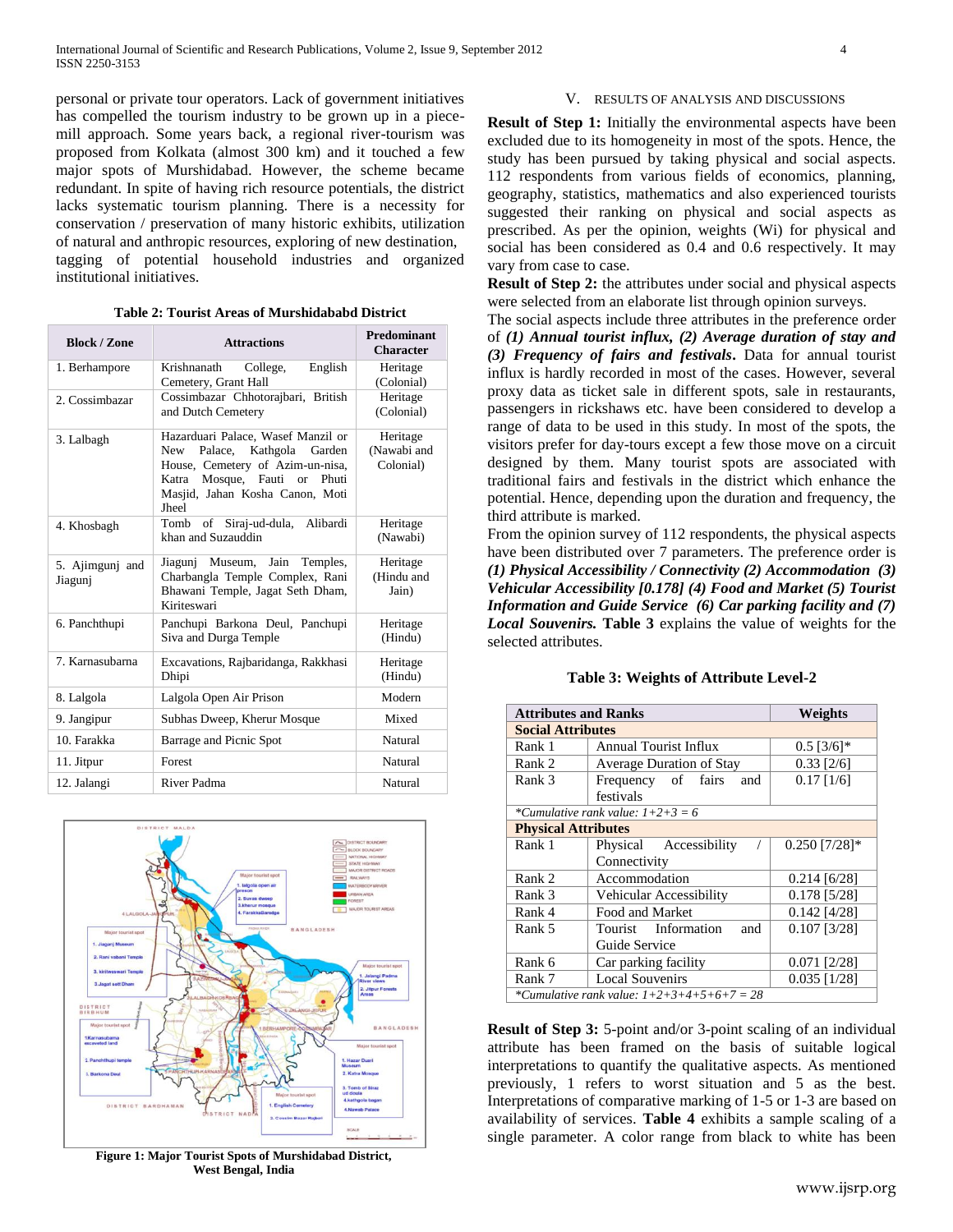applied for 1-5 scales respectively. For ease of computation, the values from  $0.2 - 1.0$  has been provided. For three attributes namely Food & Market, Souvenir and Accommodation, 3-point scaling has been used where the minimum value has been

considered as 0.2 and the highest being 0.6. The values are demonstrated in **Table 5.** 

| Table 4: Interpretation of Scaling for a Sample Attribute |  |  |
|-----------------------------------------------------------|--|--|
|-----------------------------------------------------------|--|--|

| <b>Attribute</b>              | 1(0.2)                                                                                                         | 2(0.4)                                                                      | 3(0.6)                                                                                                                           | 4(0.8)                                                                      | 5(1.0)                                                      |
|-------------------------------|----------------------------------------------------------------------------------------------------------------|-----------------------------------------------------------------------------|----------------------------------------------------------------------------------------------------------------------------------|-----------------------------------------------------------------------------|-------------------------------------------------------------|
| Accessibility<br>Connectivity | <b>Narrow</b><br>Road, only<br>pedestrian,<br>vehicle<br>no<br>access<br>possible,<br>bad<br>road<br>condition | <b>Narrow</b><br>Road,<br>pedestrian<br>and<br>vehicle,<br>bad<br>condition | Moderate<br>road, vehicle<br>allowed, bad<br>road<br>condition<br><b>Narrow</b><br>road<br>vehicle<br>allowed, good<br>condition | Wide<br>road,<br>vehicle<br>allowed<br>and<br>moderate<br>road<br>condition | Wide<br>road<br>vehicle<br>allowed<br>and good<br>condition |

**Result of Step 4**: Aggregate Potential Value of each tourist spot in Murshidabad district has been calculated based on the formula Potential (V) =  $\sum W_i^*[\sum w_i s_i]$ . The adjusted formula is elaborated in following stages:

| (a) |                                     | Total Potential = 0.6*Potential Value in Social |
|-----|-------------------------------------|-------------------------------------------------|
|     | Value                               | Aspects( $V_s$ ) + 0.4*Potential Value          |
|     | $V_T(\sum W_i^*[\sum w_i s_i])$     | in Physical Aspects $(V_n)$                     |
| (b) | Potential Value in                  | $=$ 0.5*Grade in Tourist Influx $(S_1)$ +       |
|     | Social Aspects $V_s$                | $0.33*$ Grade in Average Duration               |
|     | $(\sum w_i s_i)$                    | of Stay $(S_2)$ + 0.17*Grade in                 |
|     |                                     | Intensity of Fairs and Festivals                |
|     |                                     | $(S_3)$                                         |
| (c) | Potential Value in $= 0.25 *$ Grade | 1n                                              |

| Physical Aspects    |  |
|---------------------|--|
| $V_P(\sum w_j p_j)$ |  |

Connectivity/Accessibility  $(P_1)$  + 0.214\*Grade in Accommodation  $(P_2) + 0.178*$ Grade in Vehicular Accessibility  $(P_3) + 0.142*$ Grade in Food and Market  $(P_4)$ + 0.107\*Grade in Information and Guide Service  $(P_5)$ + 0.071\*Grade in Car Parking Facility  $(P_6)$  + 0.035\*Grade in Souvenirs  $(P_7)$ 

Potential value for each tourist spot is furnished in Table 4. Each cell has been colored with specific code mentioned previously. As calculated, potential values of social  $(V<sub>S</sub>)$ , physical  $(V<sub>P</sub>)$  and total  $(V_T)$  range from 0 to 1. **Table 5** explains the potentials.

| <b>Zones</b>             | <b>Spots</b>                                           | $S_1$ | $S_2$ | $S_3$        | $V_{\rm S}$ | $P_1$ | P <sub>2</sub> | $P_3$        | $P_4$   | $P_5$ | $P_6$ | $P_7$ | $V_{P}$ | $V_T$  |
|--------------------------|--------------------------------------------------------|-------|-------|--------------|-------------|-------|----------------|--------------|---------|-------|-------|-------|---------|--------|
|                          | Neminath Temle                                         | 0.4   | 0.2   | 0.4          | 0.334       | 0.4   | 0.2            | 0.4          | 0.4     | 0.8   | 0.6   | 0.8   | 0.4274  | 0.3713 |
|                          | Charbangala temple                                     | 0.8   | 0.2   | 0.4          | 0.534       | 0.4   | 0.2            | 0.4          | 0.2     | 0.6   | 0.6   | 0.8   | 0.3774  | 0.4713 |
| Ajimgunj $\&$<br>Jiagunj | Jiaganj Musum                                          | 0.8   | 0.2   | 0.4          | 0.534       | 0.6   | 0.2            | 0.6          | 0.2     |       | 0.6   | 0.8   | 0.5058  | 0.5227 |
|                          | Kiritewsrari temple                                    | 0.6   | 0.2   | 0.4          | 0.434       | 0.4   | 0.2            | 0.2          | 0.2     | 0.6   | 0.6   | 0.8   | 0.3418  | 0.3971 |
|                          | Ranivabani temple                                      | 0.8   | 0.2   | 0.4          | 0.534       | 0.4   | 0.2            | 0.4          | 0.2     | 0.6   | 0.6   | 0.8   | 0.3774  | 0.4713 |
|                          | Gangewswer temple                                      | 0.6   | 0.2   | 0.4          | 0.434       | 0.2   | 0.2            | 0.2          | 0.2     | 0.6   | 0.6   | 0.8   | 0.2918  | 0.3771 |
| Berhampore               | <b>English Cemetery</b>                                | 0.8   | 0.2   | 1            | 0.636       | 0.8   | 0.6            | $\mathbf{1}$ | 0.6     | 0.6   | 0.4   |       | 0.7198  | 0.6695 |
|                          | Krishnath College                                      | 0.4   | 0.2   | 1            | 0.436       | 1     | 0.4            | 1            | 0.2     | 0.4   | 0.4   | 1     | 0.6484  | 0.5209 |
|                          | <b>British Cemetery</b>                                | 0.8   | 0.2   | $\mathbf{1}$ | 0.636       | 0.6   | 0.2            | 1            | 0.2     | 0.6   | 0.4   |       | 0.5270  | 0.5924 |
| Cossimbazar              | Cossimbazar Chhotorajbari (Small<br>Palace)            |       | 0.4   |              | 0.802       | 0.6   | 0.2            |              | 0.2     | -1    | 0.4   |       | 0.5698  | 0.7091 |
|                          | Dutch cemetery                                         | 0.8   | 0.2   | 1            | 0.636       | 0.6   | 0.2            |              | 0.2     | 0.6   | 0.4   |       | 0.5270  | 0.5924 |
| Farakka                  | Farakka Barrage & NTPC                                 | 0.4   | 0.2   | 0.8          | 0.402       | 1     | 0.2            | 1            | 0.2     | 0.2   | 0.6   | 0.6   | 0.5844  | 0.4749 |
| Jalangi                  | Jalangi Padma River Bank&<br><b>Bangladesh Boarder</b> | 0.2   | 0.4   | 0.4          | 0.300       | 1     | 0.4            | 0.8          | 0.4     | 0.2   | 0.6   | 0.2   | 0.6062  | 0.4224 |
|                          | Jangipur Suvas Dweep (Island)                          | 0.6   | 0.6   | 0.8          | 0.634       | 0.6   | 0.6            | 0.6          | 0.4     | 0.6   | 0.6   | 0.6   | 0.5702  | 0.6084 |
| Jangipur                 | <b>Kherur Mosque</b>                                   | 0.6   | 0.2   | 0.8          | 0.502       | 0.6   | 0.2            | 0.6          | 0.2     | 0.8   | 0.6   | 0.6   | 0.4774  | 0.4921 |
| Jitpur                   | <b>Jitpur Forest</b>                                   | 0.2   | 0.4   | 0.4          | 0.300       | 0.2   | 0.2            | 0.2          | $0.2\,$ | 0.2   |       | 0.2   | 0.2564  | 0.2825 |

## **Table 5: Potential Values for the Tourist Spots of Murshidabad District**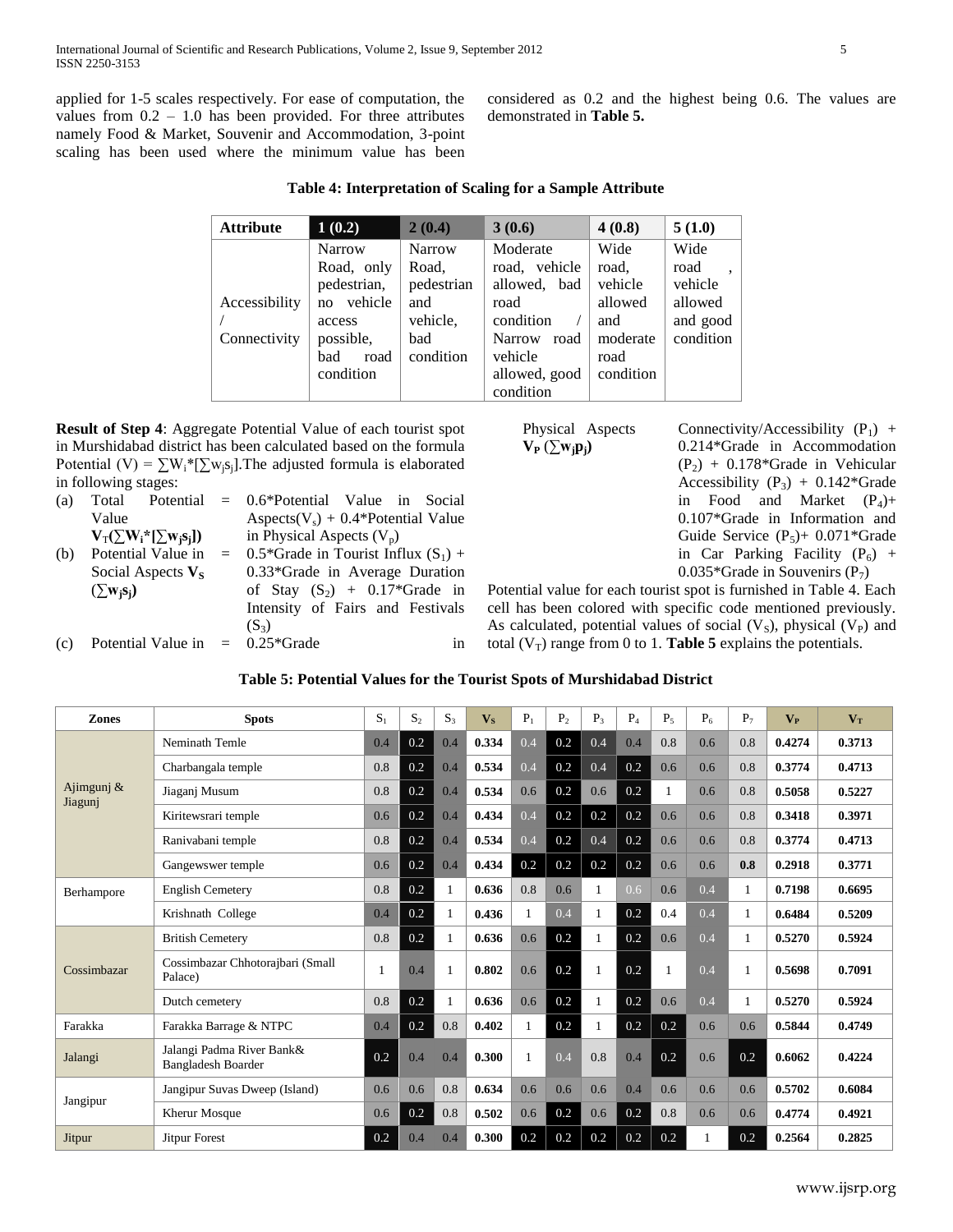| Zones        | <b>Spots</b>                                 | S <sub>1</sub> | $S_2$ | S <sub>3</sub> | $V_{\rm S}$ | $P_1$ | P <sub>2</sub> | $P_3$        | $P_4$ | $P_5$         | $P_6$ | $P_7$ | $V_{P}$ | $V_T$   |
|--------------|----------------------------------------------|----------------|-------|----------------|-------------|-------|----------------|--------------|-------|---------------|-------|-------|---------|---------|
| Karnasubarna | Karnasubarna                                 | 0.6            | 0.2   | 0.6            | 0.468       | 0.6   | 0.2            | 0.6          | 0.2   | 0.4           | 0.6   | 0.4   | 0.4276  | 0.4518  |
| Khoshbagh    | Khosbagh cemetery                            | 0.8            | 0.2   | 0.8            | 0.602       | 0.6   | 0.2            | 0.6          | 0.2   |               | 0.4   |       | 0.4986  | 0.5606  |
|              | Tomb of Sujauddin                            | 0.8            | 0.2   | 0.8            | 0.602       | 0.6   | 0.2            | 0.6          | 0.2   | 0.6           | 0.4   |       | 0.4558  | 0.54352 |
|              | Ajimunnesa Tomb                              | 0.8            | 0.2   | 0.8            | 0.602       | 0.6   | 0.2            | 0.6          | 0.2   | 0.6           | 0.4   | 1     | 0.4558  | 0.5435  |
|              | Hazarduari palace                            |                | 0.4   | 0.8            | 0.768       | 0.6   | 0.6            | $\mathbf{1}$ | 0.4   |               | 0.2   |       | 0.6698  | 0.7287  |
|              | Jagat sett dham                              | 0.4            | 0.2   | 0.4            | 0.334       | 0.4   | 0.2            | 0.2          | 0.2   | 0.6           | 0.6   | 0.8   | 0.3418  | 0.3371  |
|              | Jahankosa Kaman                              | 1              | 0.2   | 0.8            | 0.702       | 0.4   | 0.2            | 0.8          | 0.2   | 0.8           | 0.2   | 1     | 0.4486  | 0.6006  |
| Lalbagh      | Katgola bagan                                | 1              | 0.4   | 0.8            | 0.768       | 0.4   | 0.2            | 0.6          | 0.2   | 1             | 0.6   |       | 0.4628  | 0.6459  |
|              | Katra Mosque                                 |                | 0.4   | 0.8            | 0.768       | 0.6   | 0.4            | 0.8          | 0.2   |               | 0.2   |       | 0.5628  | 0.6859  |
|              | Motijhil (gupto ghor) & Sirajdulla<br>Museum | 0.8            | 0.6   | 0.8            | 0.734       | 0.4   | 0.2            | 0.6          | 0.4   | $\mathbf{1}$  | 0.6   |       | 0.4914  | 0.6369  |
|              | Wasif manjil                                 | 1              | 0.2   | 0.8            | 0.702       | 0.6   | 0.6            |              | 0.4   |               | 0.2   |       | 0.6698  | 0.6891  |
| Lalgola      | Lalgola King's Palace, Open jail             | 0.4            | 0.2   | 0.8            | 0.402       | 0.4   | 0.2            | 0.6          | 0.2   | 0.4           | 0.6   | 0.6   | 0.3846  | 0.3950  |
|              | Barkona Duel                                 | 0.2            | 0.2   | 0.6            | 0.268       | 0.2   | 0.2            | 0.2          | 0.2   | 0.2           | 0.6   | 0.4   | 0.2350  | 0.2548  |
| Panchthupi   | Panchamukhi Siva Temple                      | 0.4            | 0.2   | 0.4            | 0.334       | 0.4   | 0.4            | 0.4          | 0.2   | $0.6^{\circ}$ | 0.6   | 0.8   | 0.4202  | 0.3684  |
|              | Panchthupi Durga temple                      | 0.2            | 0.2   | 0.6            | 0.268       | 0.6   | 0.2            | 0.2          | 0.2   | 0.6           | 0.2   | 0.4   | 0.3494  | 0.3005  |
|              | Panchthupi Siva temple                       | 0.2            | 0.2   | 0.6            | 0.268       | 0.6   | 0.2            | 0.2          | 0.2   | 0.6           | 0.2   | 0.4   | 0.3494  | 0.3005  |

The potential value of social aspects ranges from 0.268 in Panchthupi upto 0.802 in Cossimbazar. Higher social values are obtained in different parts of Lalbagh and Khosbagh. Panchthupi, Jalangi, Lalgola and Farakka exhibit lower social value due to less number of tourist influx as well as less duration of stay for the people. Physical infrastructure has been found highest in Berhampore (0.719) and lowest in Barkona Deul of Panchthupi (0.235). The reliability of the methodology has been proved by the overall value of potential. The highest value is obtained by Hazarduari Palace (0.728) and this place is considered as the face of Murshidabad. Wasif Manzil and Katra Mosque are also famous destinations followed by Hazarduari and their potentials have been quantified as 0.689 and 0.685 respectively. Panchthupi holds precious exhibits; however, lack of infrastructure has pushed it backward. The values indicate that most of the spots located in Lalbagh, Khosbagh, Cossimbazar and Berhampore are in the higher side. Hence, least interventions are required for these spots. The precincts of Ajimgunj, Jiagunj, Jangipur, Farakka and Karnasubarna possess medium range values which indicate two strategies for intervention. Firstly, appropriate intensity of planning interventions is necessary and secondly, these spots may be connected with the higher valued zones for direct tourist inflation. Lowest values are obtained by Lalgola, Panchthupi and Jitpur. Development of tourism in these spots is tough, but possible, if new nature-based spots are identified in proximity of these areas and extensive augmentation of physical infrastructure and advertisements are done.

**Result of Step 5 and discussions**: Potential values for a particular tourist spot indicates the level of attractiveness and this has been quantified previously. However, proposing detail strategies of development for each spot may be uneconomic and non-feasible. So, the intensity of development proposals may be optimized by grouping / clustering of spots. Provision of common infrastructure, not only optimize the economic

involvements but also, help to keep purity of individual spots as much as possible. Hence, clustering has been designed based on proximity of the spots. Proximity is mostly dependent upon physical distance but also associates more parameters like circuit coverage, option for walking or using motorized vehicle, duration of stay per spot, probability of night stays, time windows for festivals, proximity of transport junctions, proximity of local settlement, type of trip, socio-economic and socio-cultural aspects of visitors.

Based on proximity and existing tourism pattern, the 12 identified zones have been clubbed into 6 clusters. These are **(1) Berhampore-Cossimbazar (2) Lalbagh-Khosbagh (3) Ajimgunj-Jiagunj (4) Lalgola-Jangipur (5) Panchthupi-Karnasubarna and (6) Jalangi-Jitpur.** Cluster based potential values have been calculated from table 4. **Table 6** and **Figure 2** explains the summary of the data. A brief discussion on the tourist clusters are furnished herewith.

#### **Table 6: Summary of Cluster Based Potential Data**

| SI. | <b>Clusters</b>             | $\mathbf{V}_\mathbf{S}$ | $V_{P}$ | $V_T$ |
|-----|-----------------------------|-------------------------|---------|-------|
| 1   | Behrampur-Cossimbazar       | 0.63                    | 0.60    | 0.61  |
| 2   | Lalbagh-Khosbagh            | 0.66                    | 0.51    | 0.57  |
| 3   | Ajimgunj-Jiagunj            | 0.47                    | 0.39    | 0.42  |
| 4   | Lalgola-Jangipur            | 0.49                    | 0.50    | 0.50  |
| 5   | Panchthupi-<br>Karnasubarna | 0.32                    | 0.36    | 0.34  |
| 6   | Jitpur-Jalangi              | 0.30                    | 0.43    | 0.38  |

1) **Berhampore-Cossimbazar** cluster obtained the highest score for overall potential. Strategic location of this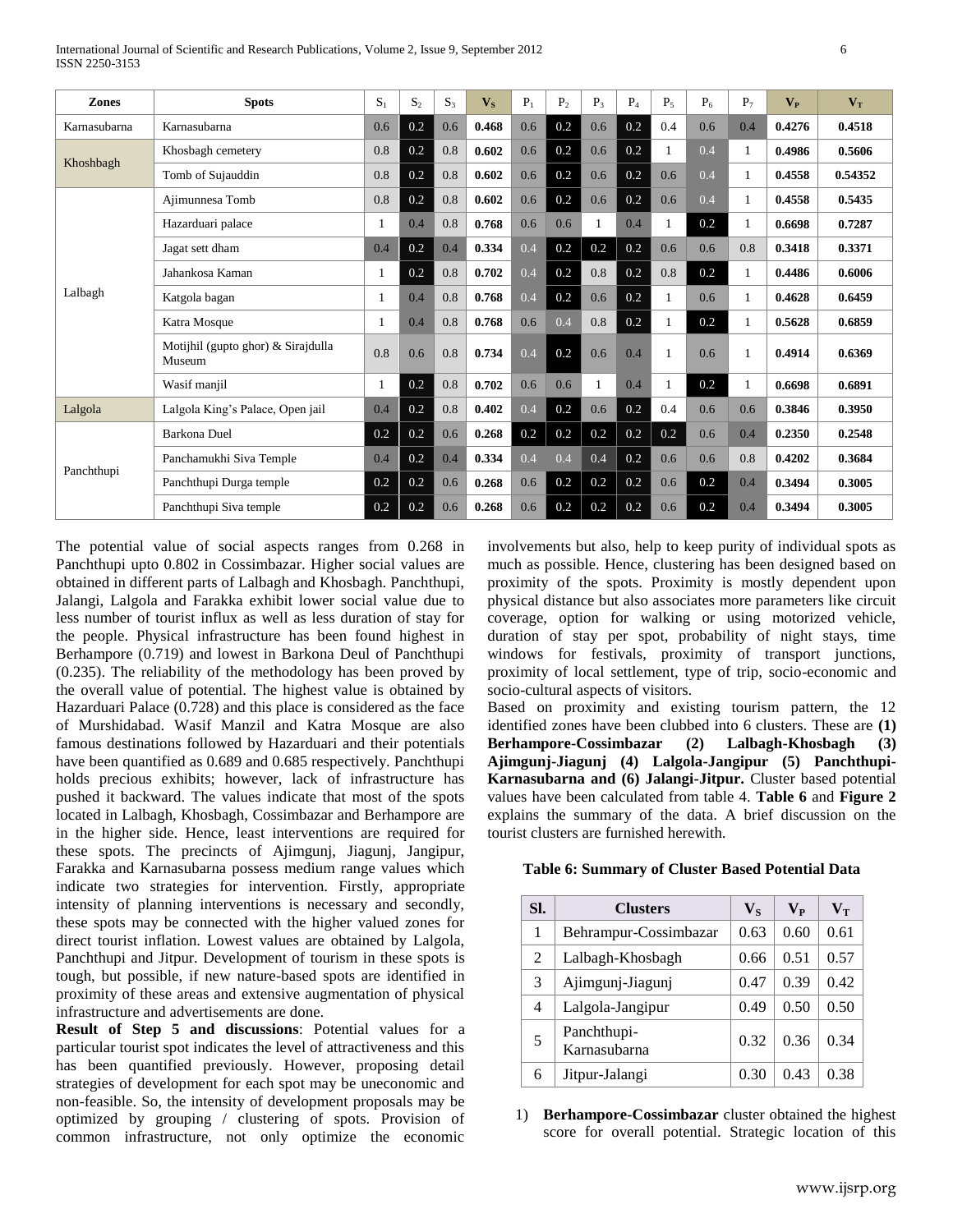spots gets advantage of railway junctions, highways, and public amenities due to closeness of Berhampore Municipality. The spots are visited by the passers-by people and tourists. No such tourist infrastructure is provided here as the facilities are amalgamated with the municipal infrastructure. Hence, little interventions like organized ticketing system, conservation of tonga, dayshelters with toilet facilities, light and sound systems in precincts, tagging of local souvenirs are necessary.



- 2) **Lalbagh-Khosbagh**cluster is the face of Murshidabad and attracts lakhs of tourists annually. The cluster is located outside the municipality and within a less dense area along river Bhagirathi. Hence, a clean environment is an added advantage of this area which is also reflected in the social value as 0.66, highest of all. Overall potential of this cluster has been reduced due to narrow streets, absence of rest centres and toilets in appropriate intervals, bad quality of foods, absence of organized parking space and picnic spots though having scope, absence of facilities for high income groups, foreigners and researchers, absence of recreational facilities.
- 3) **Ajimgunj-Jiagunj** is a fantastic tourist cluster comprising of ancient and medieval terracotta temples and museums. These two towns are located on the two sides of river Bhagirathi. Major travel node is not created; hence, people are to travel from Murshadabad or Berhampore town. As a result, the duration for day trip reduces with a half-hearted visit to the temples and museums. Moreover, the communication between two towns is made by hand drawn ferry service, which is risky and primitive. Lack of proper access, signages on roads, undeveloped river front, lack of guide, visual connections of exhibits, parking has pushed the cluster far backward, which should be intervened suitably.
- 4) **Lalgola-Jangipur** is located at the north eastern part of the district. Jangipur is famous for Suvas Island which attracts significant number of people annually. However, the nearest railway station, Lalgola, may be improved significantly and a suitable stretch of Padma river bank may be recast. Development of paid picnic spots with food festivals is required.
- 5) **Panchthupi-Karnasubarna,** the oldest exhibit in the district, is located mostly at the western part of the district. It severely lacks tourist infrastructure, especially for the foreigners and researchers. Though, the potential value seems to be least, however, this place may be developed by tagging any new tourist spots, especially of nature-based.

6) **Jitpur-Jalangi** has never been developed as a tourist spot, though; it deserves high future potential and requires extensive development in physical infrastructure and advertisement.

#### VI. CONCLUSION

Assessment of tourism potential is a necessity for Indian tourism. It is not just to find out any quantitative value, rather, to assess the gap of the demand and to enhance the performance of tourism. The methodology is simple but the researchers should be cautious while selecting attributes, their levels and comparative weights. For proposal of new tourist spots, there will be no tourist data and hence, significant attributes like crime rate of the zone, compatibility with surrounding landuse, visual connectivity, physical and psychological risks etc. may be suitably incorporated. Instead of 5-point scaling, a 10-point scaling may work better. Workability of a blend of multiple decision tools may also be examined. However, there are many possibilities for fine tuning for similar studies to achieve the goals of sustainable development, economic upliftment and social benefits.

## ACKNOWLEDGMENT

We are thankful to the respondents (experts of different fields) for their sincere cooperation during opinion survey. We also acknowledge the officers from Berhampore Municipality, West Bengal Tourism Development Corporation, Curator of Jiagunj Museum and local inhabitants of Murshidabad district for their cordial support while conducting the study.

#### REFERENCES

- [1] Technical Manual, "Collection of Tourism Expenditure Statistics", World Tourism Organization, 1995 [web: wikipedia.org/wiki/Tourism]
- [2] P. Zimmer and S. Grassmann, "Evaluating A Territories Touristic Potential", LEADER seminar in Sierra de Gata, 1996 [web: http://ec.europa.eu/agriculture/rur/leader2/rural-en/biblio/touris/metho.pdf]
- [3] Report on the Working Group of Tourism, 12th Five-Year Plan (2012-17), Ministry of Tourism, Government of India
- [4] Report on India Tourism Statistics, Ministry of Tourism, Government of India, Market Research Division, 2010